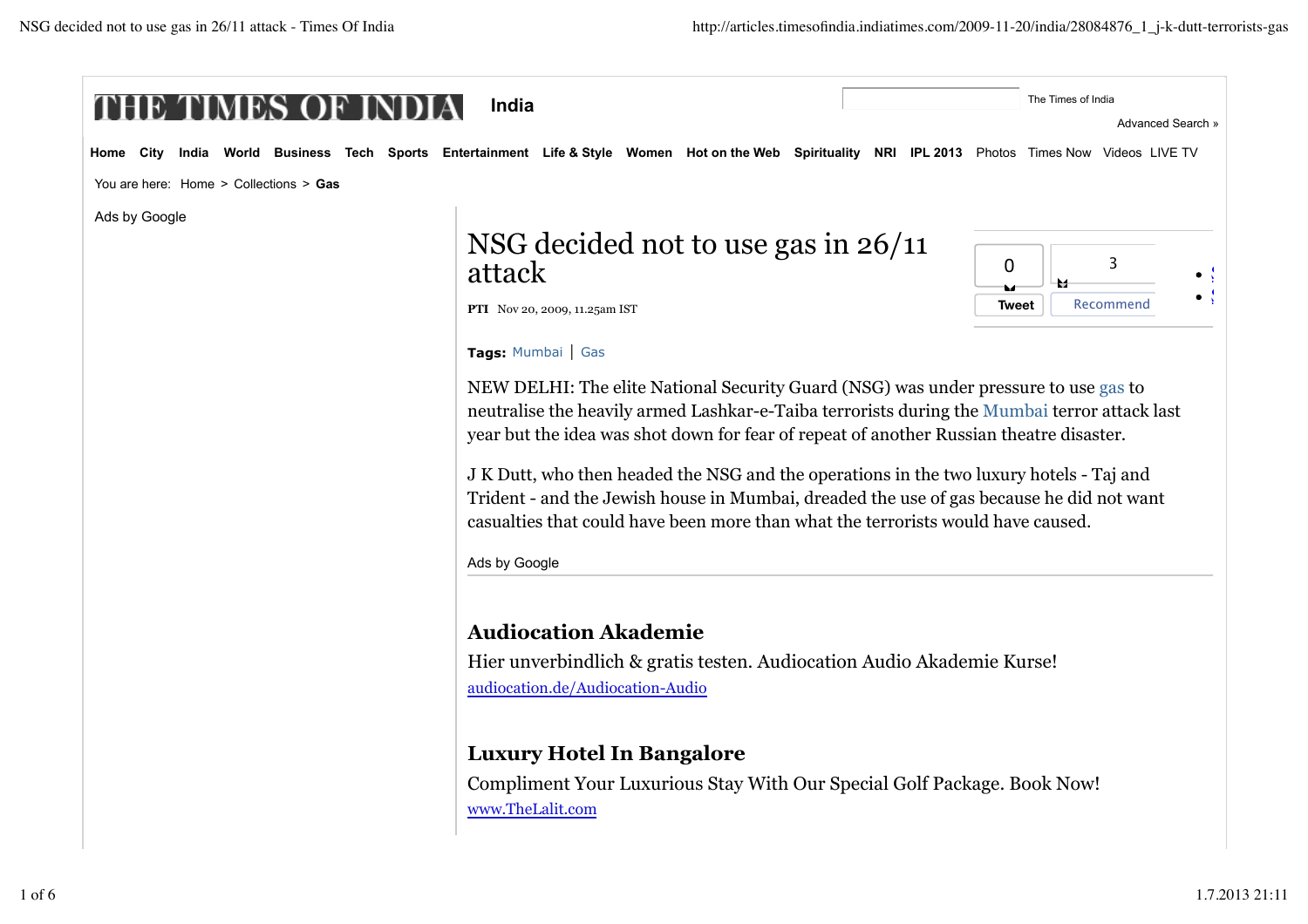

## 1 Regel für einen flachen Bauch

Du verlierst täglich 1kg wenn du dich an diese komische Regel hälst

Prüfe es! >>

## **RELATED ARTICLES**

Why are heroes being treated shabbily? *November 23, 2012*

Home Minister Shivraj Patil rushes to Mumbai *November 27, 2008*

Eleven of 12 Saudi hostages rescued from Mumbai hotels *November 28, 2008*

## **IN-DEPTH COVERAGE**

Gas

He actually feared a repeat of the 2002 Moscow theatre hostage crisis during which the Russian forces had used an unknown chemical agent into the crowded theatre where about 40-50 armed Chechens held over 850 hostages.

While about 40 attackers were killed by the forces, about 130 hostages were killed by the toxic substance aimed at subduing the Chechenyan rebels.

"....But inside a hotel (Taj), when people are inside a room, if gas is let, how does one know that there are no heart patients, asthma patients and children inside.

"I may be causing more casualties than the terrorists. In fact, if you surf the Internet and look at one of the incidents that occurred in Russia... it had disastrous effects," Dutt told PTI in an exclusive interview recalling the horror that started on the night of November 26.

Dutt said he was sure that he was not going to use gas because he was not going to let any innocent life be lost.

Describing the circumstances in which his force fought the eight determined terrorists holed up inside the three buildings, he said, when the operations were on he not only received a lot of SMSes from the members of the public but a few suggestions from his own colleagues.

"Why don't you introduce some sort of a gas through the air conditioning system?" he was asked.

60-year-old Dutt, who retired from service in February this year, said use of gas was OK if it was a small area or an unlawful assembly of 100 or 200 people had to be dispersed.

He wanted to make sure that his men did their job in a professional way. "In the course of this, if we are advancing even gradually, the fact is we are going to get the upper hand."

Dutt, who had served in the West Bengal police and had a stint in the CBI before heading the 8000-strong anti-terror force for over two years, said the question was why he should do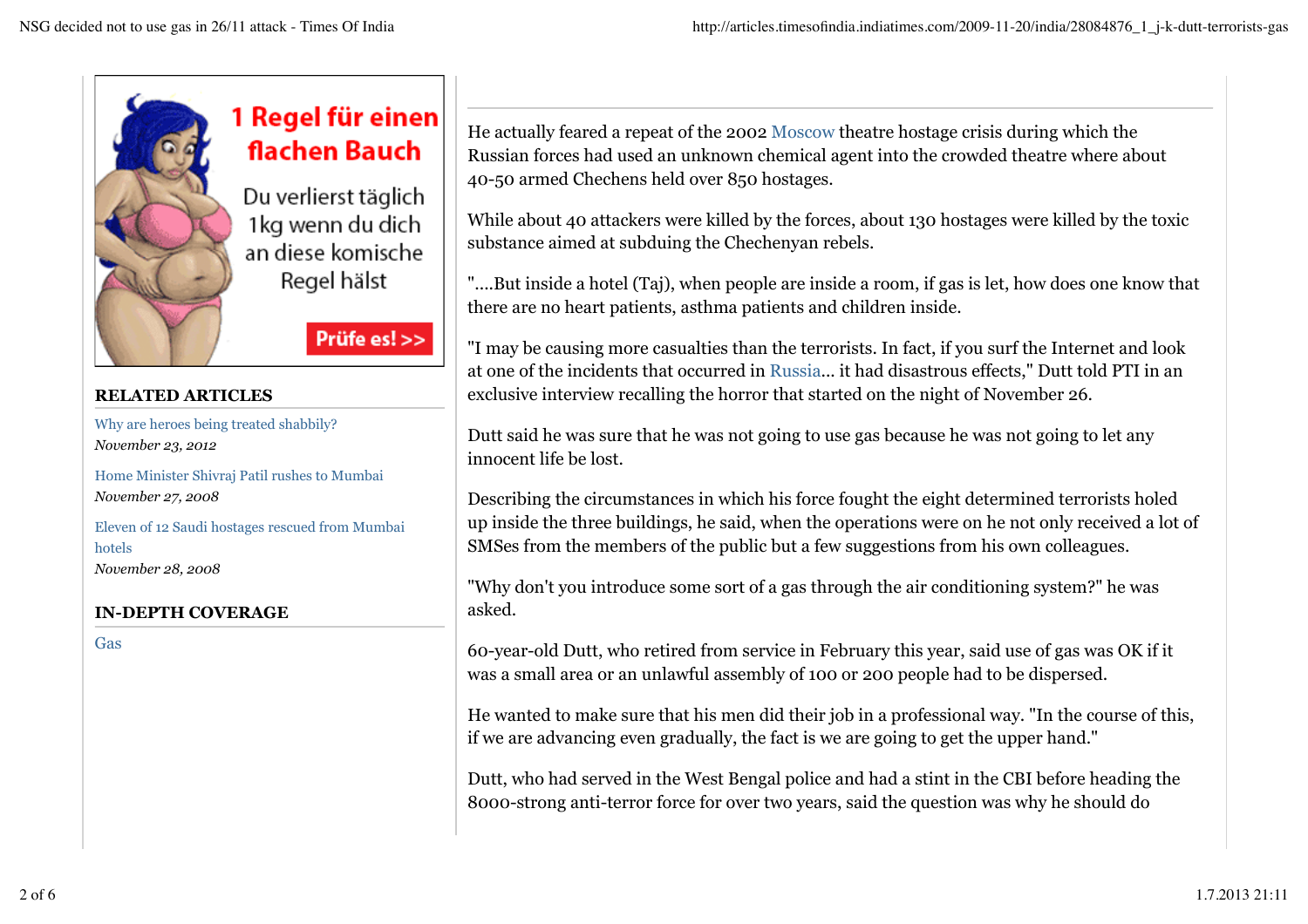something which could have resulted in greater number of casualties.

"We have had hostage situations which have lasted over a year. It happened in an embassy for a year. They were rescued. We have had so many operations which have lasted for over seven days and 15 days. And as I said look at the situation and the scenario the NSG was facing," he said.

Ads by Google

## **Golfhotel Ellmau in Tirol**

4\*-Top-Hotel direkt am Golfplatz! weitere 10 Plätze innerhalb 35 km www.golfintirol.at/wilderkaiser

Virtually giving a blow by blow account of the operation at the Taj, Dutt said, "This is the first time that we had such an incident in a hotel where there are 400 rooms and each room had to be checked, each floor had to be checked.

"We didn't have the hotel plan and then in a subtle way, there was a multiplier effect about the number of terrorists."

Asked which of the three operations proved to be the most challenging, he said the degree of difficulty was almost the same everywhere.

"What happened at Oberoi, did not happen at Taj. It happened in Taj in a different way...In Taj, before the NSG came, they (terrorist) chased some of these persons (guests) to kitchen. They chased some of them even towards the chambers which is in exclusive club and they shot people down," he said.

The former chief who is now penning his experiences said at Trident, the terrorists had taken a number of guests as hostages, who were later shot point-blank once they were taken to the top most floor of the high rise.